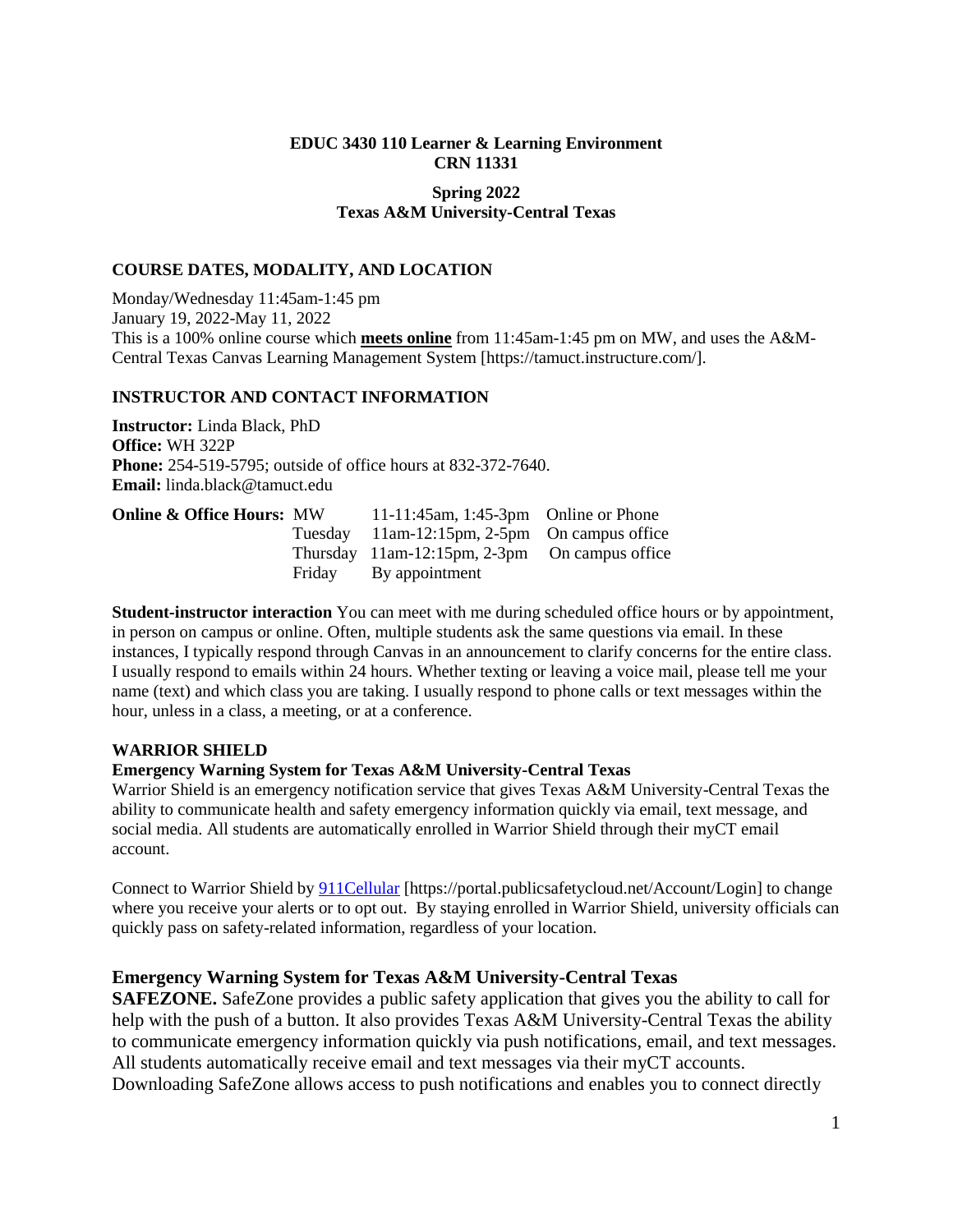for help through the app.

You can download SafeZone from the app store and use your myCT credentials to log in. If you would like more information, you can visit the SafeZone website [www.safezoneapp.com].

To register SafeZone on your phone, please follow these 3 easy steps:

1. Download the SafeZone App from your phone store using the link below:

- o iPhone/iPad: [https://apps.apple.com/app/safezone/id533054756]
- o o Android Phone / Tablet
	- [https://play.google.com/store/apps/details?id=com.criticalarc.safezoneapp]

2. Launch the app and enter your myCT email address (e.g.  ${name}$ )  $@tamuct.edu)$ 

3. Complete your profile and accept the terms of service

# **COURSE INFORMATION**

# **Course Overview and Description**

This course introduces various classroom organizational strategies, offers pre-service teachers ideas for effective classroom management, and develops an understanding of the value of collaborating within the school community. The course addresses the creation of safe and supportive learning environments that foster high levels of student engagement and maximize student learning. This course should be taken in the first block of the teacher education program. **Prerequisite:** Admission to teacher education program.

**Overview**: Upon completion of this course, the student will be a reflective professional educator who makes effective educational decisions, including decisions about implementing an effective classroom discipline management plan that supports the creation of dynamic learning environments appropriate for diverse students' needs.

# **Student Learning Outcomes (SLOs)**

The learner will:

(1) communicate goals and objectives with high expectations for the community of learners.

(2) integrate a variety of modalities to teach key concepts.

(3) identify behavior management systems that support an environment where all students can learn.

(4) identify routines that maximize instructional time.

(5) plan a flexible physical environment to accommodate different needs and facilitate groupings that maximize collaboration, engagement, critical thinking, and problem solving.

(6) create a culture that fosters respectful, supportive, positive and productive interactions for a diverse student population, to allow for a wide variety of backgrounds and experiences.

# **Competency Goals Statements (certification or standards)**

<https://tea.texas.gov/sites/default/files/PPr%20EC-12%20Standards.pdf>

Standard II. The teacher creates a classroom environment of respect and rapport that fosters a positive climate for learning, equity, and excellence.

# **Texas Essential Knowledge and Skills- (Required Educational State Standards)**

**<https://tea.texas.gov/academics/curriculum-standards/teks/texas-essential-knowledge-and-skills>**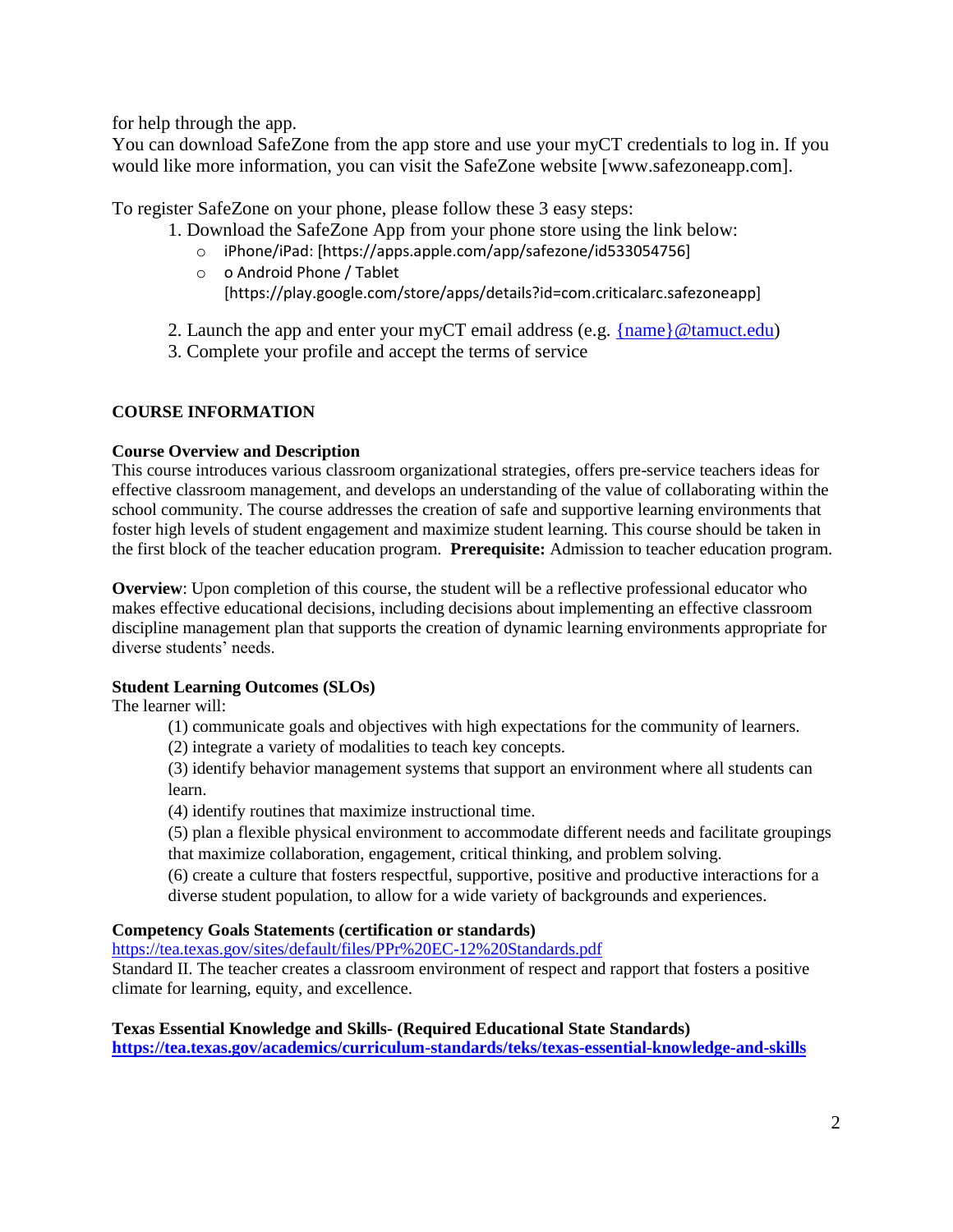**<https://www.iste.org/standards/iste-standards-for-teachers>**

# **Required Textbook/Materials**

Romano, M. and Weinstein, C. S. (2019). *Elementary Classroom Management: Lessons from Research and Practice, 7th Edition*. McGraw Hill Education: New York, NY. ISBN 978-1-259-91376-1

**A computer or device equipped with a camera is essential for this course and the camera needs to be turned on during class.**

\*Other required readings will be posted on the course website throughout the course.

#### **Suggested Readings (Not required)**

Charles, C.M. & Cole, K.M. (20XX). *Building classroom management: Methods and models*. 12<sup>th</sup> ed. Pearson Education: Boston, MA.

Evertson, C. M. & Emmer, E. T. (2017). *Classroom management for elementary school teachers*. 9th ed. Pearson Education: Boston, MA.

Wong, H. K. (2009). *The first days of school: How to be an effective teacher*. Harry K. Wong Publications: Mountain View, CA.

#### **Course Assessments**

**a. Formative Assessment Assignments, including student reflections 100 pts.-** Students will complete various types of formative assignments to process and reflect on learning gained from homework assignments, textbook readings, classroom instruction and discussion, and collaboration with partners and groups. All formative assignments have the opportunity for revision based upon teacher/student communication and feedback. *\*\****Supports the Dept. of C&I goals #2, 6, 9, 10 and Student Learning Outcomes #1-6.**

**b. Group/Partner Presentation (50 pts.), Chart of Discipline Theorists (50 pts.), and Quiz (50 pts.)**  Working with a partner/group, students will research and present information about one of the major classroom management/discipline theories (50 pts.) completing a chart of theorists/scholars (50 pts.). Quiz about the major theorists after presentation (50 pts.). *\*\****Supports the Dept. of C&I goals #2, 6, 9, 10 and Student Learning Outcomes #1, 5 and 6.**

**c. Summative Assessment Quiz over Legal and Ethical Requirements for Texas Teachers (100 pts.)-** Students will complete a quiz over the legal and ethical requirements for Texas teachers including the *Code of Ethics and Standard Practices for Texas Educators*. *\*\****Supports the Dept. of C&I goals #2, 6, 9, 10 and Student Learning Outcomes #1-6.**

**d. Summative Assessment Quizzes (200 pts.)-** Students will complete 2 other quizzes over course information and skills. *\*\****Supports the Dept. of C&I goals #2, 6, 9, 10 and Student Learning Outcomes #1-6.**

**e. Authentic Formative Assessment- Parts of the Classroom Management Plan (80 pts.)** Each student will create the following parts of their future classroom management plan to be assessed separately: philosophy about classroom management, classroom procedures, rules, rewards, consequences, grading procedures, plan for the first day of school, and communicating with parents through creation of a parent letter. **All formative assignments have the opportunity for revision based upon teacher/student communication and feedback.** *\*\****Supports the Dept. of C&I goals #2, 6, 9, 10 and Student Learning Outcomes #1, 3, 4 and 6.**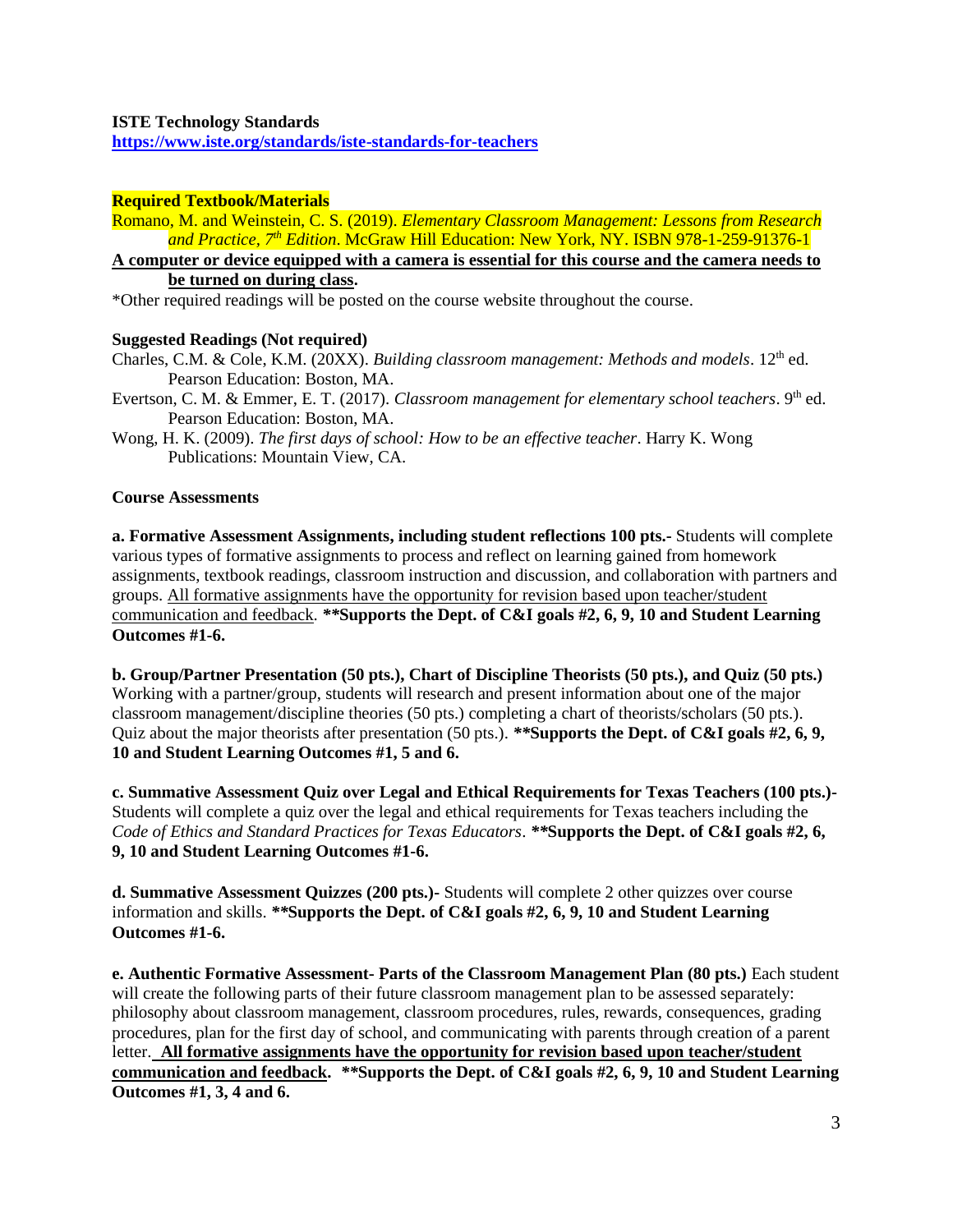**f. Authentic Summative Assessment- Classroom Management Plan Final Project (200 pts.)** Each student will REVISE all parts of the classroom management plan and submit a fully articulated classroom management plan for a final grade. *\*\****Supports the Dept. of C&I goals #2, 6, 9, 10 and Student Learning Outcomes #1, 3, 4, and 6**

**g. Summative Assessment- Final Exam (100 pts.)-** Students will complete **a final exam** over course information and skills. *\*\****Supports the Dept. of C&I goals #2, 6, 9, 10 and Student Learning Outcomes #1-6.**

**h. Attendance and Professional Dispositions Evaluation (Program Requirement- Pass/Fail)** At this point in each student's professional development, the College of Education and Human Development expects pre-service candidates to demonstrate a wide range of professional dispositions, to include: attendance, class participation, adherence to professional ethics, collaboration, commitment to diversity, initiative, responsibility, responsiveness to professional feedback, self-reflection, and student focus. Each student is required to participate in class through discussion and collaboration. Based upon interaction and observation of each student during the semester, the course instructor will calculate the disposition grade. *\*\****Supports the Dept. of C&I goals #1, 2, 4, 6, 9, 10 and Student Learning Outcomes #1, 3 & 6.**

#### **Summary of Course Grades**

| Formative Assignments                                 | $100$ pts. |
|-------------------------------------------------------|------------|
| Partner or group presentation on Discipline Theorists | 50 pts.    |
| <b>Chart of Discipline Theories</b>                   | 50 pts.    |
| Quiz on Classroom Management/Discipline Theories      | 50 pts.    |
| Legal & Ethical Quiz                                  | $100$ pts. |
| Two Other Content Course Quizzes                      | 200 pts.   |
| Parts of a Classroom Management Plan                  | 80 pts.    |
| <b>Final Classroom Management Plan</b>                | 200 pts.   |
| Final Exam                                            | 100 pts.   |

# **Grading Criteria Rubric and Conversion**

To determine your grade, take your points earned and divide by the number of points possible. Letter grades for the course will be determined as follows:

 $90-100\% = A$  $80-89\% = B$  $70-79\% = C$  $60-69\% = D$ Below  $60\% = F$ 

#### **Posting of Grades**

Grades from assessments will usually be posted within seven working days, unless it is a major assignment. Posting of major assessment grades will be discussed in class.

# **Grading Policies**

Quality of Assignments- High professional standards are expected of all assignments. In order to obtain the full credit for an assignment, candidates must demonstrate higher order thinking skills (analyze data by applying theoretical and conceptual tools; construct convincing arguments; integrate information from various sources; evaluate various theoretical perspectives; etc.). All assignments are to be submitted in a timely, professional manner. This includes proper use of Standard Academic English, correct grammar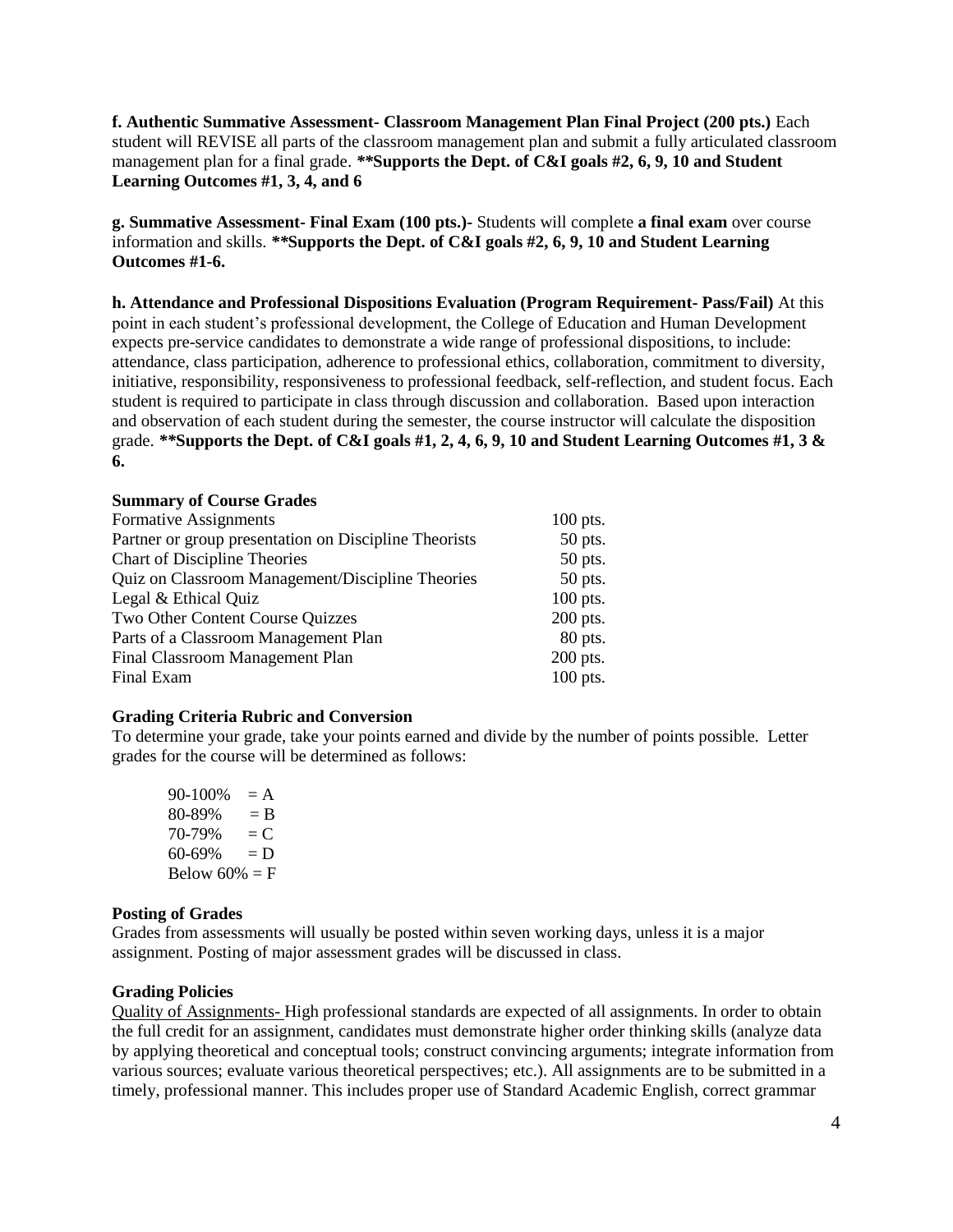and spelling, and appropriate formatting. Remember that the quality of work you present reflects your desire to be a professional educator. **All submitted work should be typed unless otherwise noted.**

# **Course Outline and Calendar**

- **Week # 1:** Course Expectations; Building Relationships with Students Week #2: Introduction to and Characteristics of, Classroom Management; Classroom Environment. **Week # 2:** Legal and ethical issues related to classroom management
- **Week # 3:** Theories of classroom management
- **Week # 4:** Teacher-Student Relationships and Social Emotional Learning
- **Week # 5:** Behavior Expectations; Classroom Rules and Procedures/Routines
- Week # 6: Student Motivation; Incentives and Rewards
- **Week # 7:** Preventing Misbehavior
- **Week # 8:** Maintaining Appropriate Behavior
- **Week # 9:** Addressing Problem Behavior and Consequences
- Week #10: Time Management; Managing Independent Work and Class Discussions
- **Week # 11:** Managing Group Work
- **Week # 12**: Working with Parents and Families
- **Week # 13:** Student Relationships with Peers
- **Week # 14:** Violence and Other Serious Behavior Issues; Safety Issues
- **Week # 15:** Students with Special Needs; Designing A Classroom Management Plan

#### **Important University Dates**

[http://catalog.tamuct.edu/undergraduate\\_catalog/general](http://catalog.tamuct.edu/undergraduate_catalog/general-information/academic20calendars20and20final20exam20schedule/)[information/academic20calendars20and20final20exam20schedule/](http://catalog.tamuct.edu/undergraduate_catalog/general-information/academic20calendars20and20final20exam20schedule/)

**University Closed**- Spring Break March 14-18, 2022

# **TECHNOLOGY REQUIREMENTS AND SUPPORT**

**Technology Requirements**- This course meets during the designated time. A computer or device equipped with a camera is essential for this course **and the camera needs to be turned on during class**.

This course will use the A&M-Central Texas Instructure Canvas learning management system. We strongly recommend the latest versions of Chrome or Firefox browsers. Canvas no longer supports any version of Internet Explorer.

Logon to A&M-Central Texas Canvas [https://tamuct.instructure.com/] or access Canvas through the TAMUCT Online link in myCT [https://tamuct.onecampus.com/]. You will log in through our Microsoft portal.

Username: Your MyCT email address. Password: Your MyCT password

#### **Canvas Support**

Use the Canvas Help link, located at the bottom of the left-hand menu, for issues with Canvas. You can select "Chat with Canvas Support," submit a support request through "Report a Problem," or call the Canvas support line: 1-844-757-0953.

For issues related to course content and requirements, contact your instructor.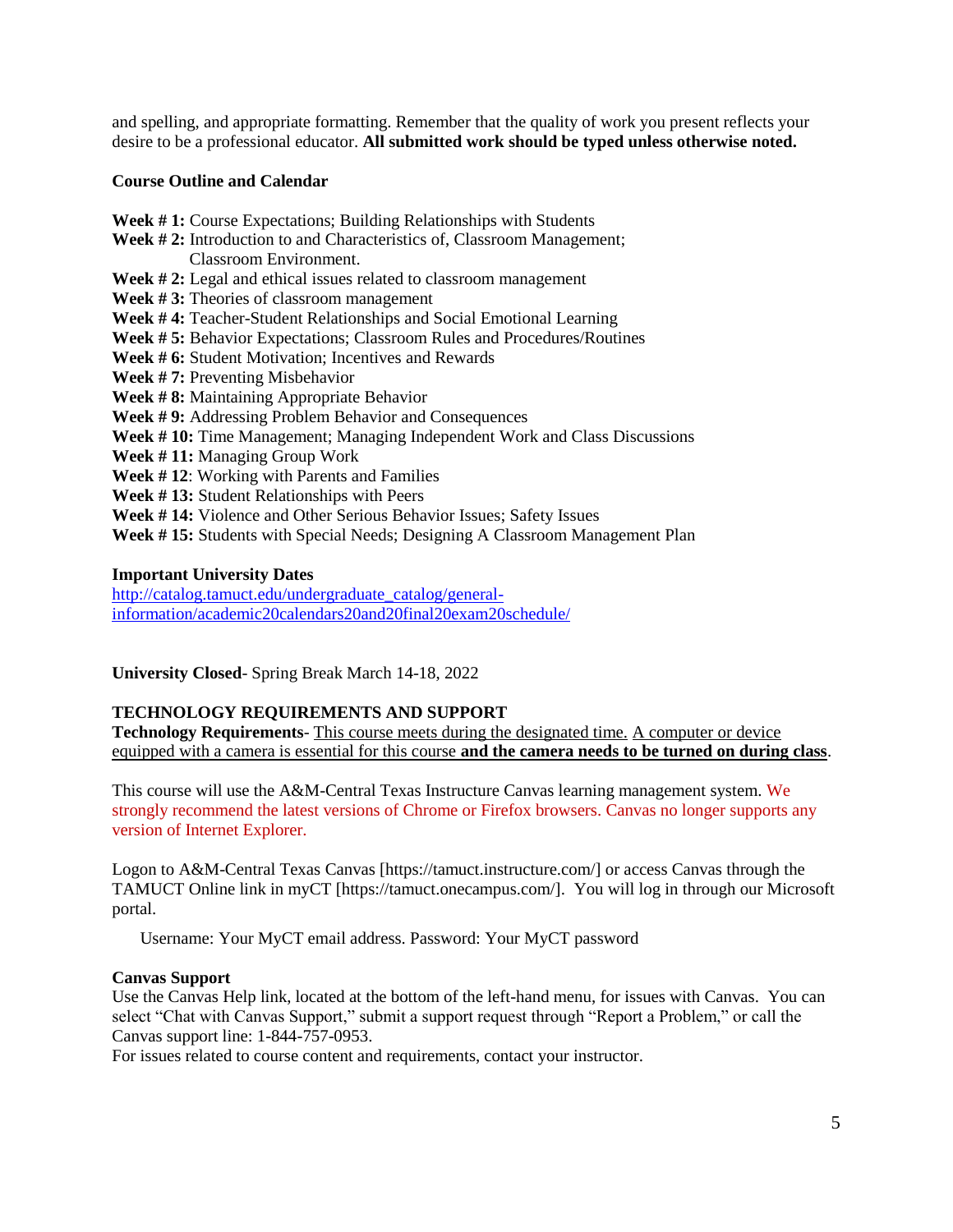# **Online Proctored Testing**

A&M-Central Texas uses Proctorio for online identity verification and proctored testing. This service is provided at no direct cost to students. If the course requires identity verification or proctored testing, the technology requirements are: Any computer meeting the minimum computing requirements, plus web camera, speaker, and microphone (or headset). Proctorio also requires the Chrome web browser with their custom plug in.

# **Other Technology Support**

For log-in problems, students should contact Help Desk Central 24 hours a day, 7 days a week Email: [helpdesk@tamu.edu](mailto:helpdesk@tamu.edu) Phone: (254) 519-5466 [Web Chat:](http://hdc.tamu.edu/) [http://hdc.tamu.edu] *Please let the support technician know you are an A&M-Central Texas student.*

# **UNIVERSITY RESOURCES, PROCEDURES, AND GUIDELINES**

#### **Drop Policy**

If you discover that you need to drop this class, you must complete a [Drop Request Form](https://www.tamuct.edu/registrar/docs/Drop_Request_Form.pdf)

[https://dynamicforms.ngwebsolutions.com/casAuthentication.ashx?InstID=eaed95b9-f2be45f3 a37d46928168bc10&targetUrl=https%3A%2F%2Fdynamicforms.ngwebsolutions.com%2FSub mit%2F Form%2FStart%2F53b8369e-0502-4f36-be43-f02a4202f612].

**Faculty cannot drop students; this is always the responsibility of the student.** The Registrar's Office will provide a deadline on the Academic Calendar for which the form must be completed, signed and returned. Once you return the signed form to the Registrar's Office, you must go into Warrior Web and confirm that you are no longer enrolled. If you still show as enrolled, FOLLOW-UP with the Registrar's Office immediately. You are to attend class until the procedure is complete to avoid penalty for absence. Should you miss the drop deadline or fail to follow the procedure, you will receive an F in the course, which may affect your financial aid and/or VA educational benefits.

#### **Academic Integrity**

Texas A&M University-Central Texas values the integrity of the academic enterprise and strives for the highest standards of academic conduct. A&M-Central Texas expects its students, faculty, and staff to support the adherence to high standards of personal and scholarly conduct to preserve the honor and integrity of the creative community. Any deviation by students from this expectation may result in a failing grade for the assignment and potentially a failing grade for the course. All academic misconduct concerns will be referred to the Office of Student Conduct. When in doubt on collaboration, citation, or any issue, please contact your instructor before taking a course of action.

For more information regarding the Student Conduct process, [https://www.tamuct.edu/studentaffairs/student-conduct.html].

If you know of potential honor violations by other students, you may submit a report, [https://cm.maxient.com/reportingform.php?TAMUCentralTexas&layout\_id=0].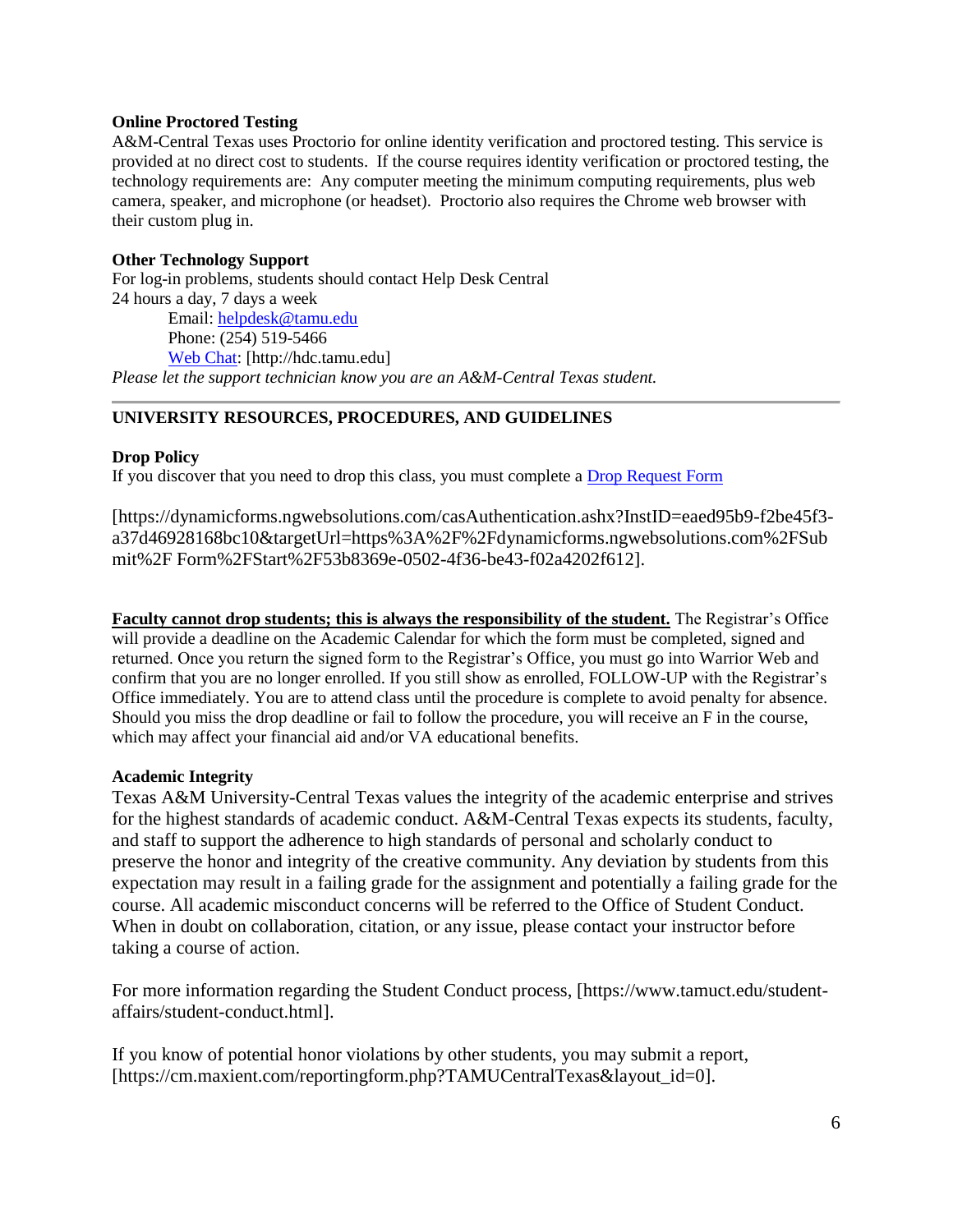#### **Academic Accommodations**

At Texas A&M University-Central Texas, we value an inclusive learning environment where every student has an equal chance to succeed and has the right to a barrier-free education. The Warrior Center for Student Success, Equity and Inclusion is responsible for ensuring that students with a disability receive equal access to the university's programs, services and activities. If you believe you have a disability requiring reasonable accommodations please contact the Office of Access and Inclusion, WH-212; or call (254) 501-5836. Any information you provide is private and confidential and will be treated as such.

For more information please visit our **Access & Inclusion** Canvas page (log-in required) [https://tamuct.instructure.com/courses/717]

# **Important information for Pregnant and/or Parenting Students**

Texas A&M University-Central Texas supports students who are pregnant and/or parenting. In accordance with requirements of Title IX and related guidance from US Department of Education's Office of Civil Rights, the Dean of Student Affairs' Office can assist students who are pregnant and/or parenting in seeking accommodations related to pregnancy and/or parenting. Students should seek out assistance as early in the pregnancy as possible. For more information, please visit [Student Affairs](https://www.tamuct.edu/student-affairs/index.html) [https://www.tamuct.edu/student-affairs/index.html]. Students may also contact the institution's Title IX Coordinator. If you would like to read more about these [requirements and guidelines](http://www2.ed.gov/about/offices/list/ocr/docs/pregnancy.pdf) online, please visit the website [http://www2.ed.gov/about/offices/list/ocr/docs/pregnancy.pdf].

Title IX of the Education Amendments Act of 1972 prohibits discrimination on the basis of sex and gender–including pregnancy, parenting, and all related conditions. A&M-Central Texas is able to provide flexible and individualized reasonable accommodation to pregnant and parenting students. All pregnant and parenting students should contact the Associate Dean in the Division of Student Affairs at (254) 501- 5909 to seek out assistance. Students may also contact the University's Title IX Coordinator.

#### **Tutoring**

Tutoring is available to all A&M-Central Texas students, both virtually and in-person. Student success coaching is available online upon request.

If you have a question, are interested in becoming a tutor, or in need of success coaching contact the Warrior Center for Student Success, Equity and Inclusion at(254) 501-5836, visit the Warrior Center at 212 Warrior Hall, or by emailing [WarriorCenter@tamuct.edu.](mailto:WarriorCenter@tamuct.edu)

To schedule tutoring sessions and view tutor availability, please visit Tutor Matching 6 Services[https://tutormatchingservice.com/TAMUCT] or visit the Tutoring Center in 111 Warrior Hall.

Chat live with a tutor 24/7 for almost any subject from on your computer! Tutor.com is an online tutoring platform that enables A&M-Central Texas students to log in and receive online tutoring support at no additional cost. This tool provides tutoring in over 40 subject areas except writing support. Access Tutor.com through Canvas.

#### **University Writing Center**

University Writing Center: Located in Warrior Hall 416, the University Writing Center (UWC) at Texas A&M University–Central Texas (A&M–Central Texas) is a free service open to all A&M–Central Texas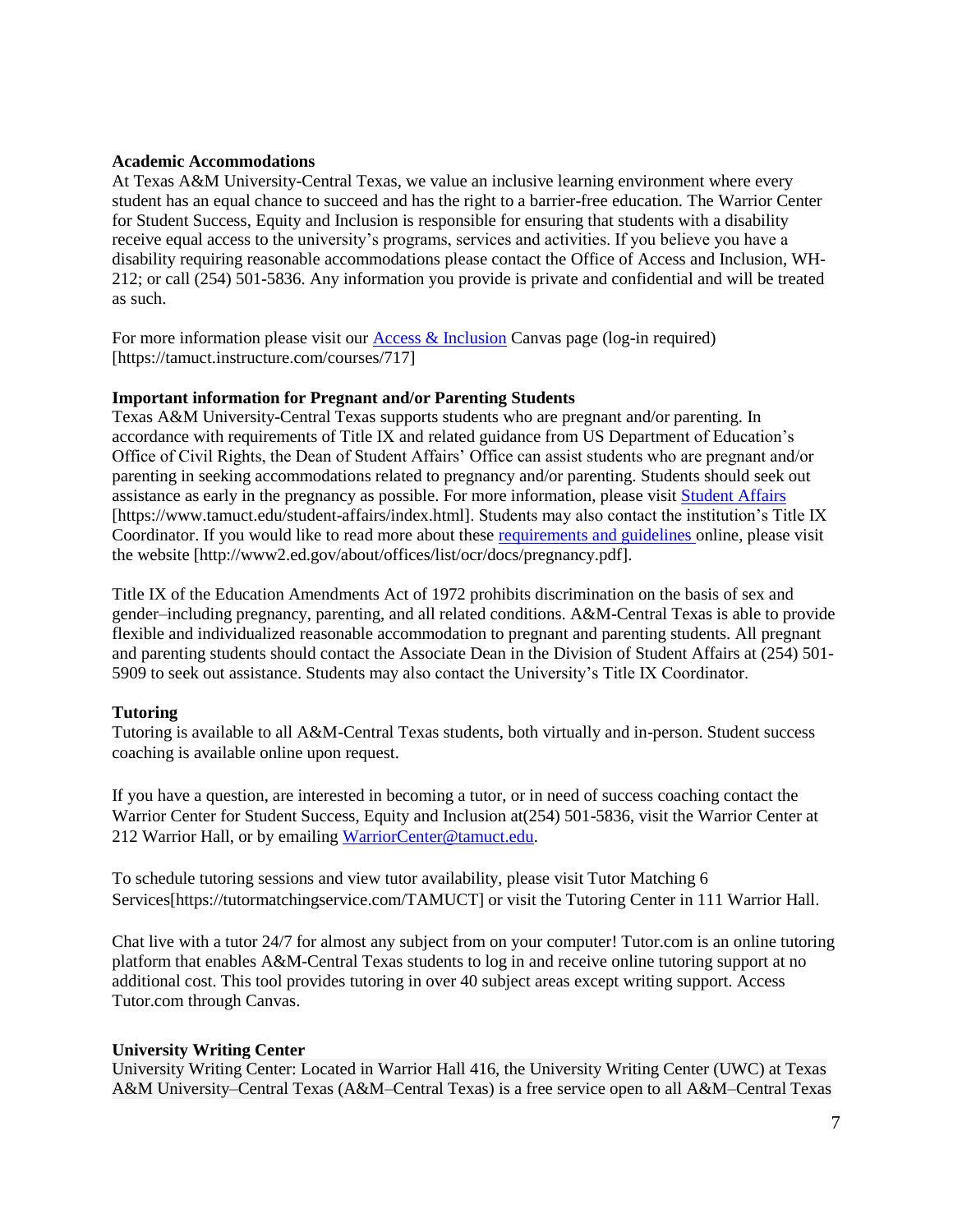students. For the Fall 2021 semester, the hours of operation are from 10:00 a.m.-5:00 p.m. Monday thru Thursday in Warrior Hall 416 (with online tutoring available every hour as well) with satellite hours available online only Monday thru Thursday from 6:00-9:00 p.m. and Saturday 12:00-3:00 p.m.

#### **Tutors are prepared to help writers of all levels and abilities at any stage of the writing process**.

While tutors will not write, edit, or grade papers, they will assist students in developing more effective composing practices. By providing a practice audience for students' ideas and writing, our tutors highlight the ways in which they read and interpret students' texts, offering guidance and support throughout the various stages of the writing process. In addition, students may work independently in the UWC by checking out a laptop that runs the Microsoft Office suite and connects to WIFI, or by consulting our resources on writing, including all of the relevant style guides. Whether you need help brainstorming ideas, organizing an essay, proofreading, understanding proper citation practices, or just want a quiet place to work, the UWC is here to help!

Students may arrange a one-to-one session with a trained and experienced writing tutor by making an appointment via WCOnline at https://tamuct.mywconline.com/. In addition, you can email Dr. Bruce Bowles Jr. at bruce.bowles@tamuct.edu if you have any questions about the UWC, need any assistance with scheduling, or would like to schedule a recurring appointment with your favorite tutor by making an appointment via WCOnline at https://tamuct.mywconline.com/. In addition, you can email Dr. Bruce Bowles Jr. at bruce.bowles@tamuct.edu if you have any questions about the UWC, need any assistance with scheduling, or would like to schedule a recurring appointment with your favorite tutor.

#### **University Library**

The University Library provides many services in support of research across campus and at a distance. We offer over 200 electronic databases containing approximately 250,000 eBooks and 82,000 journals, in addition to the 85,000 items in our print collection, which can be mailed to students who live more than 50 miles from campus. Research guides for each subject taught at A&M-Central Texas are available through our website to help students navigate these resources. On campus, the library offers technology including cameras, laptops, microphones, webcams, and digital sound recorders.

Research assistance from a librarian is also available 24 hours a day through our online chat service, and at the reference desk when the library is open. Research sessions can be scheduled for more comprehensive assistance, and may take place through WebEx, Microsoft Teams or in-person at the library. Schedule an appointment here [https://tamuct.libcal.com/appointments/?g=6956]. Assistance may cover many topics, including how to find articles in peer-reviewed journals, how to cite resources, and how to piece together research for written assignments.

Our 27,000-square-foot facility on the A&M-Central Texas main campus includes student lounges, private study rooms, group work spaces, computer labs, family areas suitable for all ages, and many other features. Services such as interlibrary loan, TexShare, binding, and laminating are available. The library frequently offers workshops, tours, readings, and other events. For more information, please visit our [Library website](https://tamuct.libguides.com/index) [http://tamuct.libguides.com/index].

# **OPTIONAL POLICY STATEMENTS**

#### **A Note about Sexual Violence at A&M-Central Texas**

Sexual violence is a serious safety, social justice, and public health issue. The university offers support for anyone struggling with these issues. University faculty are mandated reporters, so if someone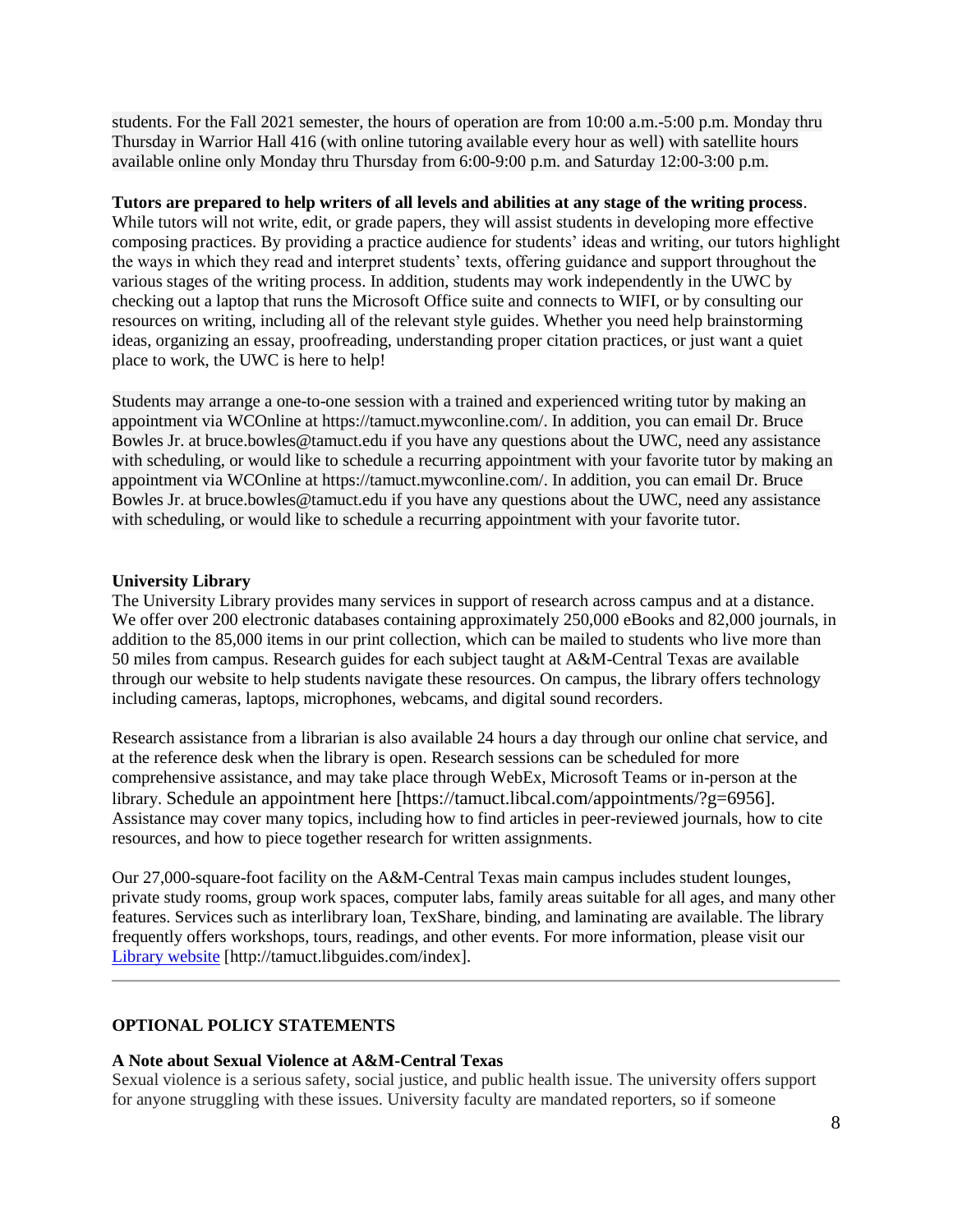discloses that they were sexually assaulted (or a victim of Domestic/Dating Violence or Stalking) while a student at TAMUCT, faculty members are required to inform the Title IX Office. If you want to discuss any of these issues confidentially, you can do so through Student Counseling (254-501-5955) located on the second floor of Warrior Hall (207L).

Sexual violence can occur on our campus because predators often feel emboldened, and victims often feel silenced or shamed. It is incumbent on ALL of us to find ways to actively create environments that tell predators we don't agree with their behaviors and tell survivors we will support them. Your actions matter. Don't be a bystander; be an agent of change. For additional information on campus policy and resources visit the [Title IX webpage](https://www.tamuct.edu/compliance/titleix.html) [\[https://www.tamuct.edu/compliance/titleix.html\]](https://www.tamuct.edu/compliance/titleix.html).

# **Behavioral Intervention**

Texas A&M University-Central Texas cares about the safety, health, and well-being of its students, faculty, staff, and community. If you are aware of individuals for whom you have a concern, who are exhibiting concerning behaviors, or individuals causing a significant disruption to our community, please make a referral to the Behavioral Intervention Team. Referring your concern shows you care. You can complete the [referral](https://cm.maxient.com/reportingform.php?TAMUCentralTexas&layout_id=2) online

[https://cm.maxient.com/reportingform.php?TAMUCentralTexas&layout\_id=2].

Anonymous referrals are accepted. Please see the **Behavioral Intervention Team** website for more information [https://www.tamuct.edu/student-affairs/bat.html]. If a person's behavior poses an imminent threat to you or another, contact 911 or A&M-Central Texas University Police at 254-501-5800.

# **OTHER POLICIES**

# **Class Attendance**

**A computer or device equipped with a camera is essential for this course and the camera needs to be turned on during class**. Regular, punctual attendance, documented participation, and submission of completed assignments are expected at all classes, laboratories, and other activities for which the student is registered. Failure of students to adhere to these requirements may influence the course grade, financial assistance, and/or enrollment status. Students may be excused from attendance for reasons such as health/medical reasons, family emergencies, or student participation in approved university-sponsored events. However, students are responsible for notifying their instructors in advance, when possible, for excusable absences. Whether absences are excused or unexcused, a student is still responsible for all course content and assignments. Make-up work must be completed as soon as possible after returning from an absence.

**A. Personal Days**-Students are expected to attend all classes, arrive on time, sign in (if applicable), and **actively participate in class, including online courses.** Students are allowed **two** "**personal days" of absence that they may take at their discretion, but only with prior notification**. You may notify the instructor by phone, email, or during class time.

**B. Excused Absences**-You also have officially excused university days available to you that are covered under university policy- health-related issues, family emergencies, and student participation in university-related activities. Sick days and university-related activities require appropriate documentation so that any missed work may be completed.

**C. UNEXCUSED ABSENCES**- If there is a situation for an absence beyond your two personal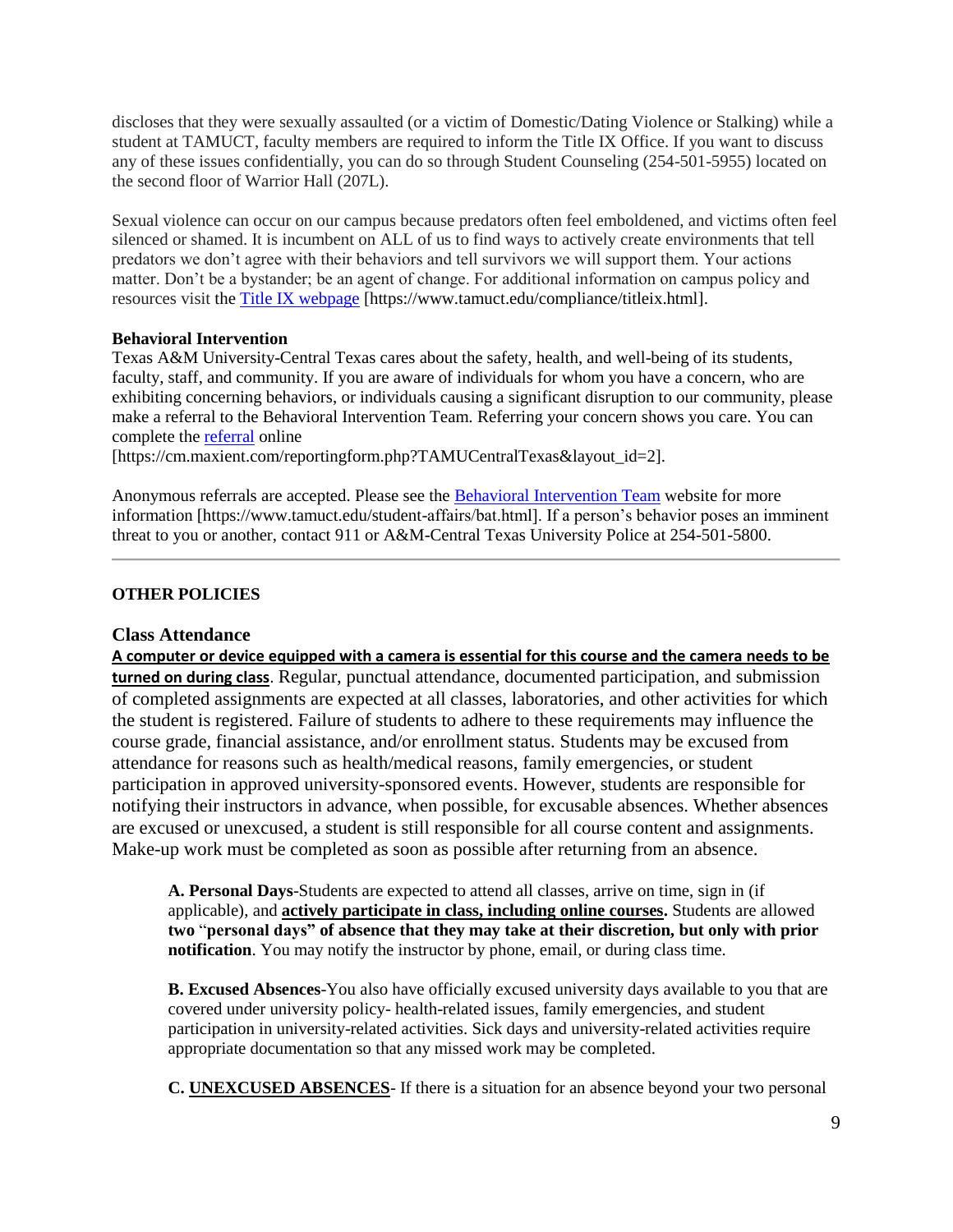days, please communicate with your instructor. **It is YOUR responsibility to NOTIFY the instructor if you are going to be absent.** 

# **D. Tardies- Two tardies of over 20 minutes late will count as one absence, unless there are extenuating circumstances. This is the same rule as in Clinical Practice (Student Teaching).**

**E. LATE WORK POLICY**- **Missed exams and quizzes** may only be re-scheduled in cases of excused absences and must be made up within 2 weeks of the original date. Late work on major grades will be accepted for no penalty for university-excused absences. For other late work due to extenuating circumstances, please speak with the professor privately. Late work of assignments worth more than 20 pts. may be accepted up to a week late by the professor with extenuating circumstances- speak with your instructor.

**Mobile technology:** Please turn off any mobile phones prior to the beginning of class unless we are using them to complete a class assignment. If you are expecting an important call during class time, please inform the instructor before class.

# **Code of Ethics for Texas Educators**

The Texas educator shall comply with standard practices and ethical conduct toward students, professional colleagues, school officials, parents, and members of the community and shall safeguard academic freedom. The Texas educator, in maintaining the dignity of the profession, shall respect and obey the law, demonstrate personal integrity, and exemplify honesty and good moral character. The Texas educator, in exemplifying ethical relations with colleagues, shall extend just and equitable treatment to all members of the profession. The Texas educator, in accepting a position of public trust, shall measure success by the progress of each student toward realization of his or her potential as an effective citizen. The Texas educator, in fulfilling responsibilities in the community, shall cooperate with parents and others to improve the public schools of the community. This chapter shall apply to educators and candidates for certification.

Please go to TAC 247.2 – Code of Ethics and Standard Practices for Texas Educators. This can be found at [https://texreg.sos.state.tx.us/public/readtac\\$ext.ViewTAC?tac\\_view=4&ti=19&pt=7&ch=247&rl=Y.](https://texreg.sos.state.tx.us/public/readtac$ext.ViewTAC?tac_view=4&ti=19&pt=7&ch=247&rl=Y)

# **To complete Certification/Licensing Requirements in Texas related to public education and other professional settings:**

1. Candidates must undergo a criminal history background check prior to clinical teaching and prior to employment as an educator. The public school campuses are responsible for completing the criminal background check. A person who is enrolled or planning to enroll in a State Board for Educator Certification-approved educator preparation program or planning to take a certification examination may request a preliminary criminal history evaluation letter regarding the person's potential ineligibility for certification due to a conviction or deferred adjudication for a felony or misdemeanor offense.

A Preliminary Criminal History Evaluation is a non-mandatory, non-binding evaluation of an individual's self-reported criminal history. In addition, the agency obtains your name-based Texas criminal history information. The service is provided to the requestor for a **nonrefundable fee**. The requestor will receive an evaluation letter by email from agency staff advising of potential ineligibility for educator certification.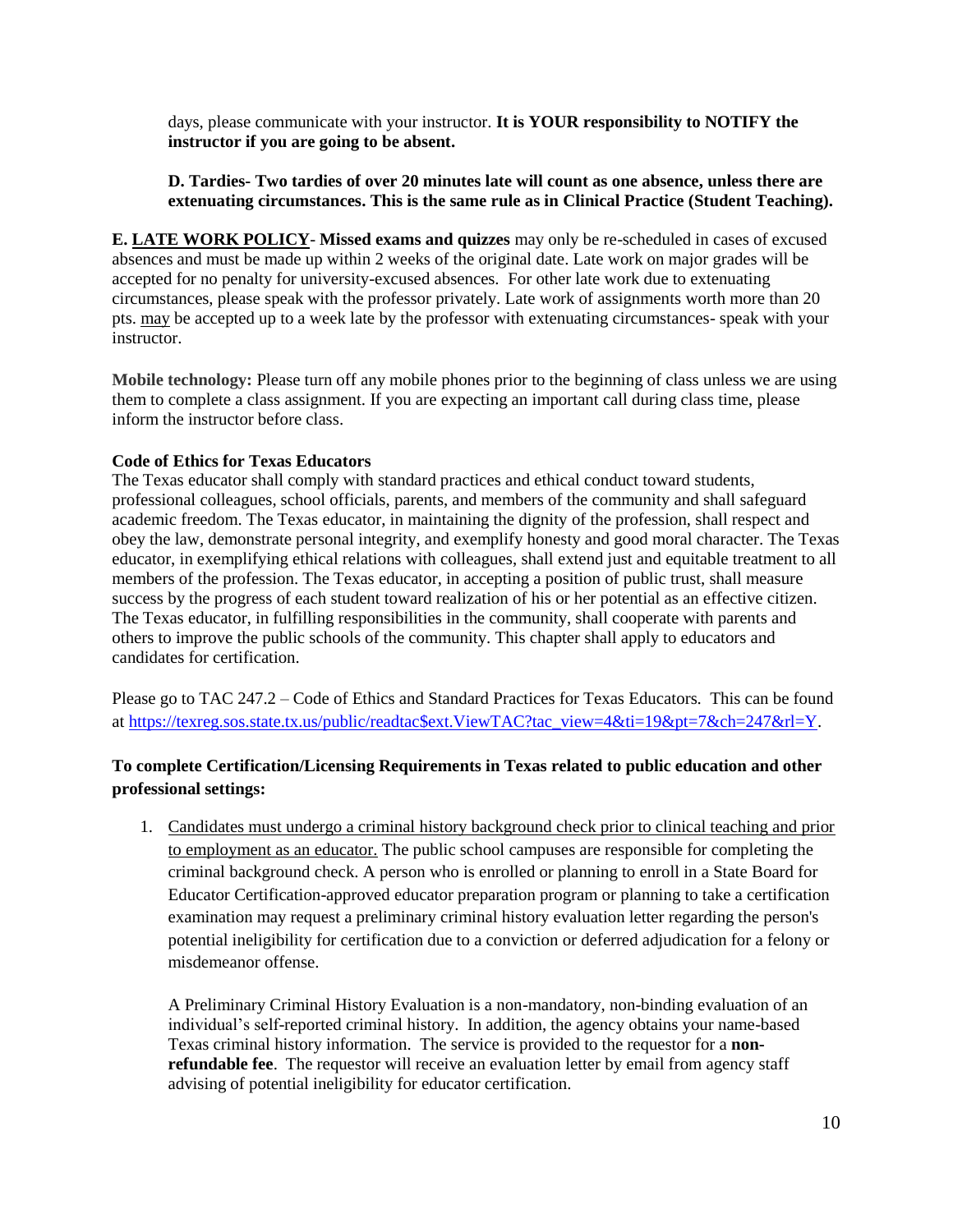You are eligible to request a Preliminary Criminal History Evaluation if:

- You enrolled or planning to enroll in an educator preparation program or
- You are planning to take a certification exam for initial educator certification, and
- You have reason to believe that you may be ineligible for educator certification due to a conviction or deferred adjudication for a felony or misdemeanor offense.

You are not eligible for a preliminary evaluation of your criminal history if you do not have a conviction or deferred adjudication for a felony or misdemeanor offense.

In addition, you must complete the fingerprinting process when you apply for certification. Participation in the evaluation does not preclude you from submitting to a national criminal history review at the time you apply for your educator certification. Your criminal history will be reviewed and you may be subject to an investigation based on that criminal history, including any information you failed to submit for evaluation.

Additional information can be found at

[https://tea.texas.gov/Texas\\_Educators/Investigations/Preliminary\\_Criminal\\_History\\_Evaluation-](https://tea.texas.gov/Texas_Educators/Investigations/Preliminary_Criminal_History_Evaluation-FAQs/)[FAQs/.](https://tea.texas.gov/Texas_Educators/Investigations/Preliminary_Criminal_History_Evaluation-FAQs/)

2. Provide one of the following primary ID documents: passport, driver's license, state or providence ID cards, a national ID card, or military ID card to take the TExES exams (additional information available at [www.texes.ets.org/registrationBulletin/](http://www.texes.ets.org/registrationBulletin/)   $\langle \frac{http://www.texes.ets.org/registerationBulletin/>). \quad \text{YOU must provide legal documentation to be}$ allowed to take these mandated examinations that are related to certification/licensing requirements in Texas.

\_\_\_\_\_\_\_\_\_\_\_\_\_\_\_\_\_\_\_\_\_\_\_\_\_\_\_\_\_\_\_\_\_\_\_\_\_\_\_\_\_\_\_\_\_\_\_\_\_\_\_\_\_\_\_\_\_\_\_\_\_\_\_\_\_\_\_\_\_\_\_\_\_\_\_\_\_\_\_\_\_\_\_\_

# *Participation, Personal Responsibility and Professional Dispositions*

# **Stay in Touch with the Instructor**

Teaching well takes serious effort and commitment. You have not chosen an easy job, but you have chosen an important and rewarding job. As a teacher, you are responsible for helping students learn and grow. What you do as a teacher will make a difference in students' lives. There is much to do to prepare for taking on the demands of leading a classroom so we ask you to put in your best effort. This class will require you to stay on top of your work. If you find yourself stumbling, overwhelmed, or generally stressed out, that's a signal to get in touch with me. We will set up a time to meet or talk. I will offer support and try to figure out how to help you balance these demands and learn so that you are prepared to teach.

# **Participation and Discussions**

Discussions will take place in groups, as a whole class, and ONLINE. I expect you to share your ideas, listen to and try to understand the ideas of others, ask each other questions about the topic of discussion and ideas shared, build on each other's ideas, cite examples